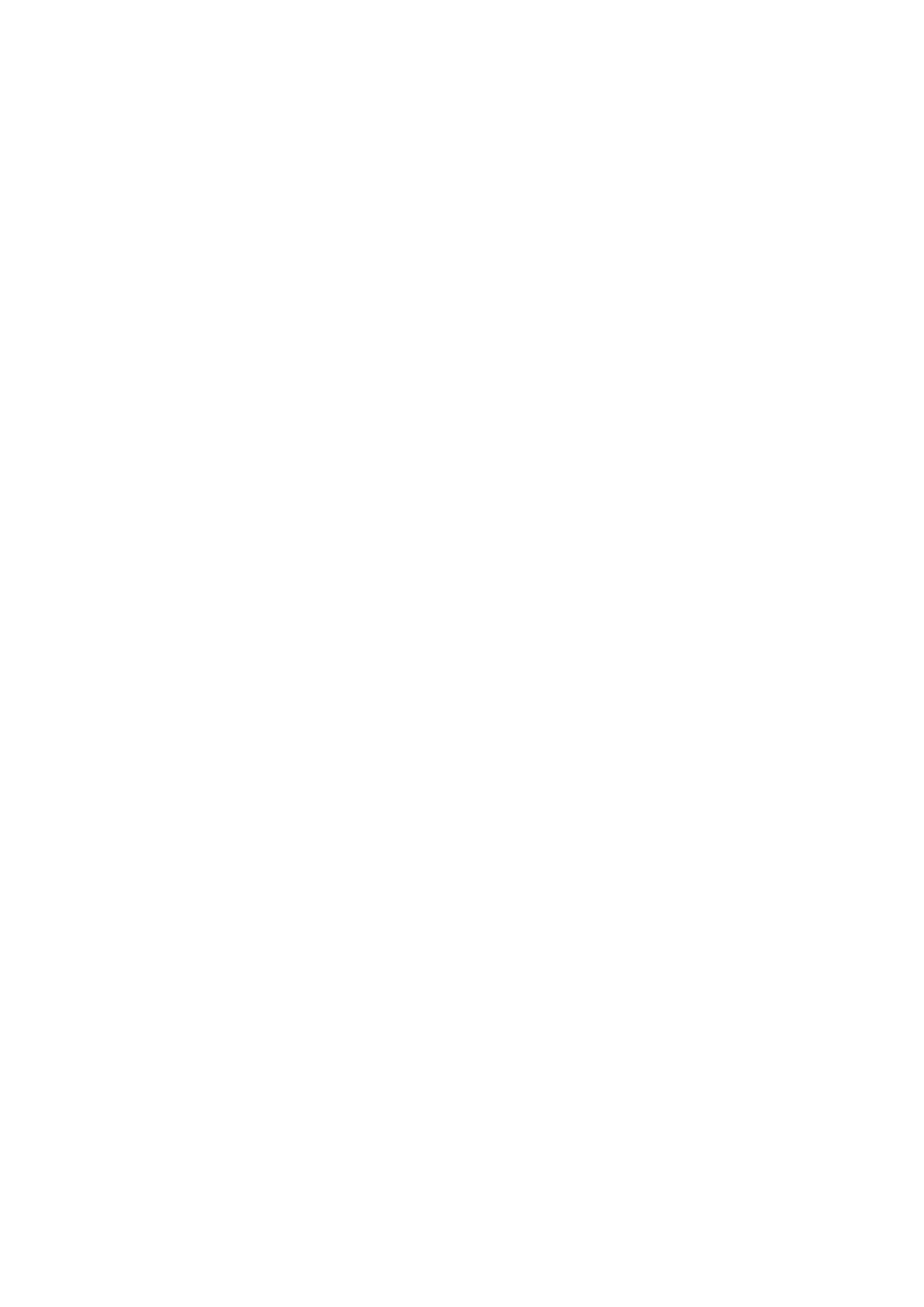

# **TAXATION (IMPLEMENTATION) (INTERNATIONAL TAX COMPLIANCE) (COMMON REPORTING STANDARD) (JERSEY) REGULATIONS 2015 (AMENDMENT) (JERSEY) ORDER 2016**

*Made 21st December 2016 Coming into force 1st January 2017*

**THE MINISTER FOR EXTERNAL RELATIONS**, in pursuance of Regulation 1(6) of the Taxation (Implementation) (International Tax Compliance) (Common Reporting Standard) (Jersey) Regulations 2015<sup>1</sup> , orders as follows –

#### <span id="page-2-0"></span>**1 Interpretation**

In this Order, "Regulations" means the Taxation (Implementation) (International Tax Compliance) (Common Reporting Standard) (Jersey) Regulations 2015<sup>2</sup> .

## <span id="page-2-1"></span>**2 Schedule 2 to the Regulations amended**

For the table in Schedule 2 to the Regulations there shall be substituted the following list –

| "Anguilla                     |
|-------------------------------|
| Argentina                     |
| <b>Barbados</b>               |
| Belgium                       |
| Bermuda                       |
| <b>British Virgin Islands</b> |
| Bulgaria                      |
| Cayman Islands                |
| Colombia                      |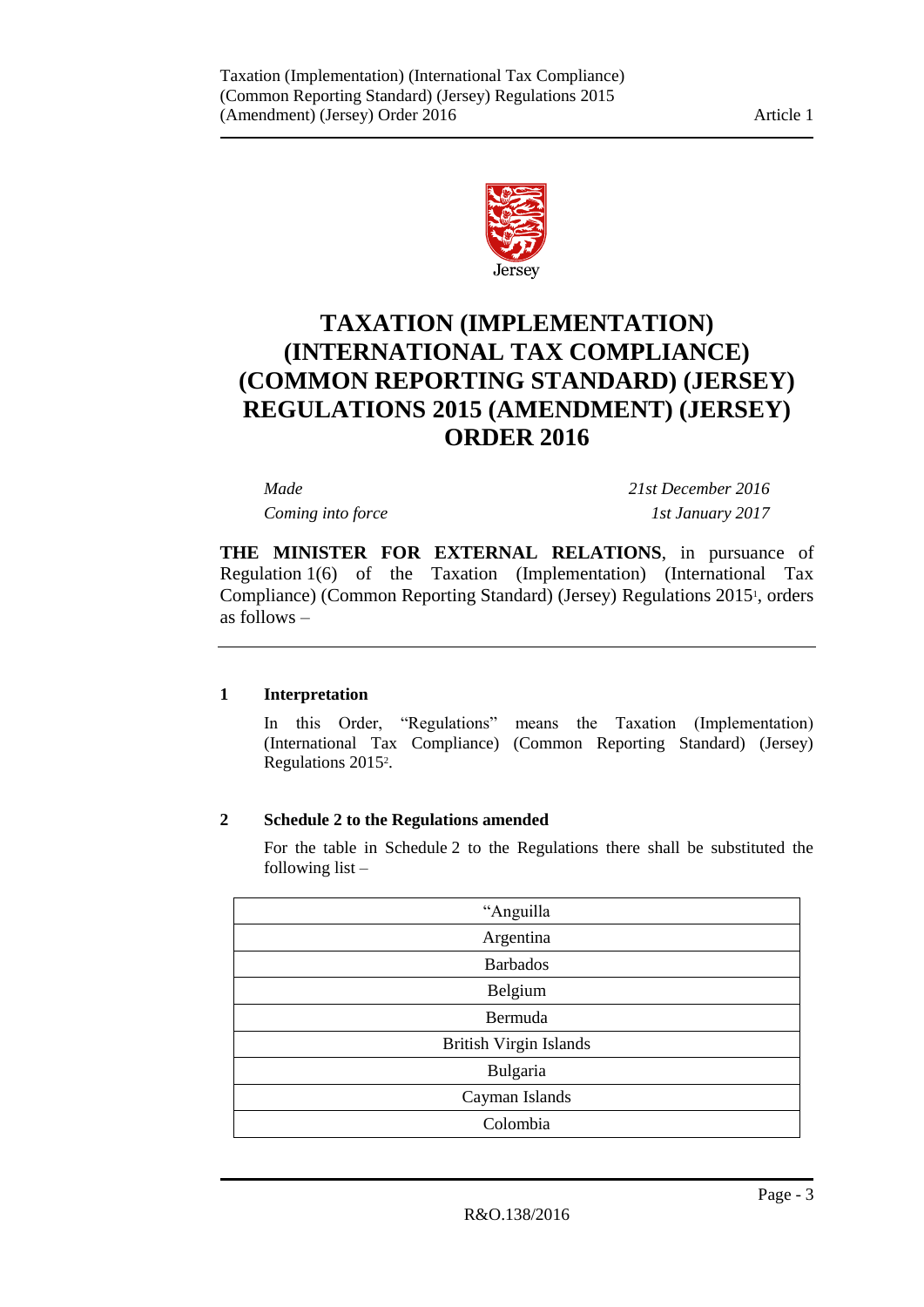#### Taxation (Implementation) (International Tax Compliance) (Common Reporting Standard) (Jersey) Regulations 2015 (Amendment) (Jersey) Order 2016

Article 2

| Croatia         |
|-----------------|
| Curaçao         |
| Cyprus          |
| Czech Republic  |
| Denmark         |
| Estonia         |
| Faroe Islands   |
| Finland         |
| France          |
| Germany         |
| Gibraltar       |
| Greece          |
| Greenland       |
| Guernsey        |
| Hungary         |
| India           |
| Ireland         |
| Isle of Man     |
| Italy           |
| Korea           |
| Latvia          |
| Liechtenstein   |
| Lithuania       |
| Luxembourg      |
| Malta           |
| Mexico          |
| Montserrat      |
| Netherlands     |
| Niue            |
| Norway          |
| Poland          |
| Portugal        |
| Romania         |
| San Marino      |
| Seychelles      |
| Slovak Republic |
| Slovenia        |
| South Africa    |
|                 |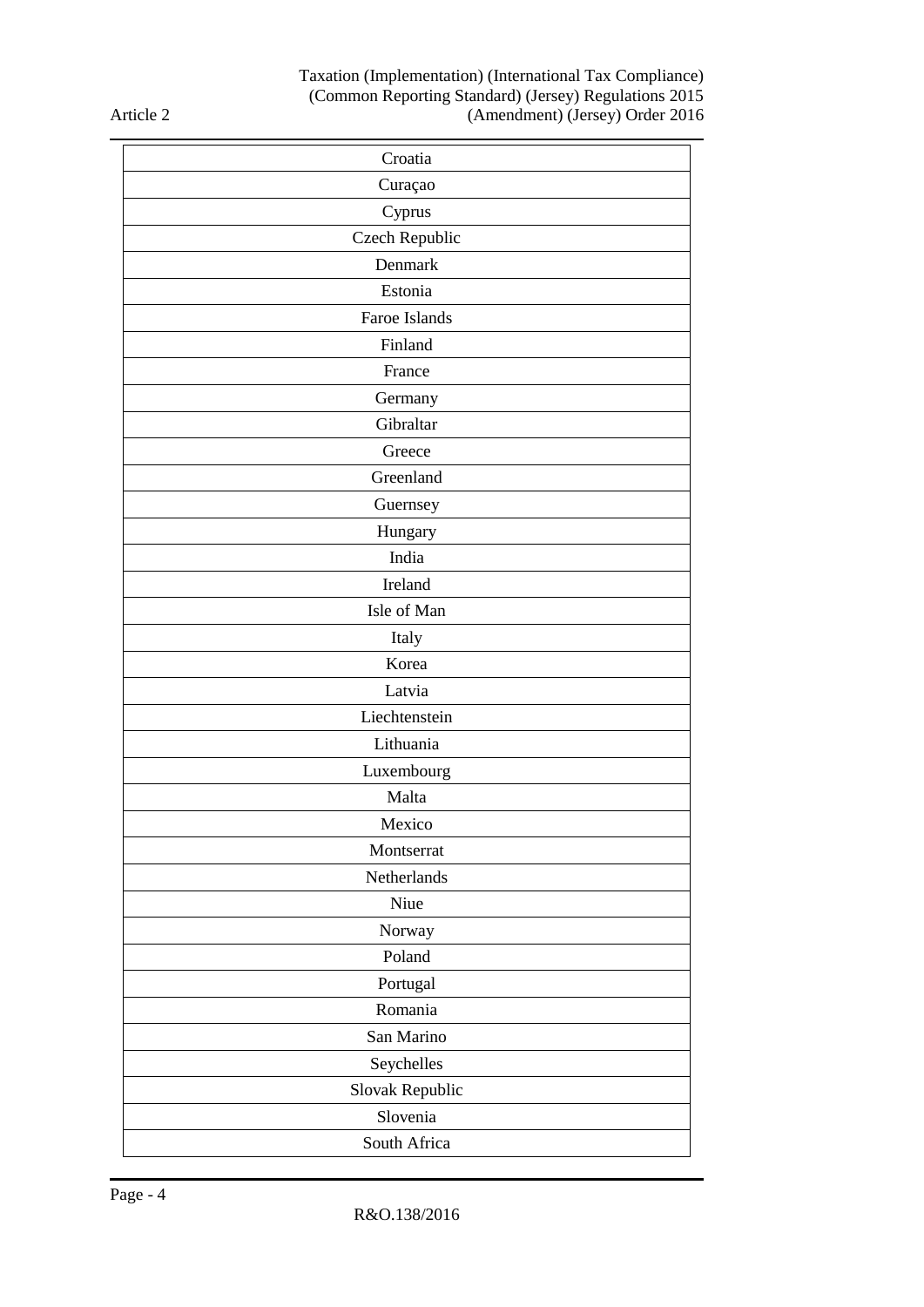| Spain                  |
|------------------------|
| Sweden                 |
| Trinidad & Tobago      |
| Turks & Caicos Islands |
| United Kingdom".       |

# <span id="page-4-0"></span>**3 Schedule 3 to the Regulations amended**

For the list in Schedule 3 to the Regulations there shall be substituted the following list –

| "Albania                     |
|------------------------------|
| Andorra                      |
| Antigua and Barbuda          |
| Aruba                        |
| Australia                    |
| Austria                      |
| The Bahamas                  |
| Bahrain                      |
| <b>Belize</b>                |
| <b>Brazil</b>                |
| Brunei Darussalam            |
| Canada                       |
| Chile                        |
| China (People's Republic of) |
| Cook Islands                 |
| Costa Rica                   |
| Dominica                     |
| Ghana                        |
| Grenada                      |
| Hong Kong China              |
| Iceland                      |
| Indonesia                    |
| Israel                       |
| Japan                        |
| Kuwait                       |
| Lebanon                      |
| Macau China                  |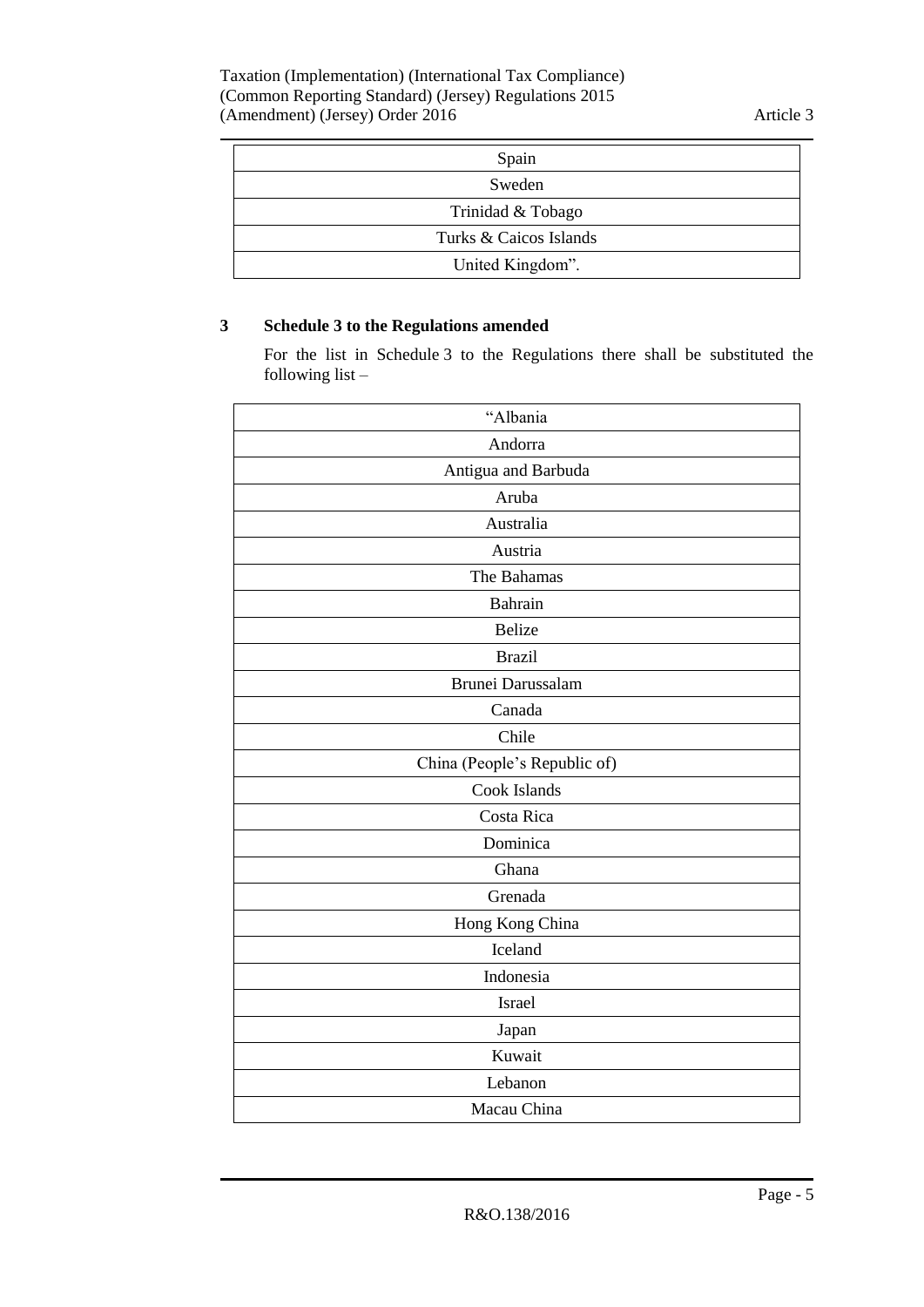Article 4

| Malaysia                         |
|----------------------------------|
| Marshall Islands                 |
| Mauritius                        |
| Monaco                           |
| Nauru                            |
| New Zealand                      |
| Panama                           |
| Qatar                            |
| <b>Russian Federation</b>        |
| Saint Kitts and Nevis            |
| Saint Lucia                      |
| Saint Vincent and the Grenadines |
| Samoa                            |
| Saudi Arabia                     |
| Singapore                        |
| <b>Sint Maarten</b>              |
| Switzerland                      |
| Turkey                           |
| <b>United Arab Emirates</b>      |
| Uruguay                          |
| Vanuatu".                        |

#### <span id="page-5-0"></span>**4 Schedule 4 to the Regulations amended**

In the table in Schedule 4 to the Regulations, each of the items listed in the column headed "Participating Jurisdictions" shall be deleted.

#### <span id="page-5-1"></span>**5 Citation and commencement**

This Order may be cited as the Taxation (Implementation) (International Tax Compliance) (Common Reporting Standard) (Jersey) Regulations 2015 (Amendment) (Jersey) Order 2016 and shall come into force on 1st January 2017.

### **SENATOR SIR P.M. BAILHACHE**

*Minister for External Relations*